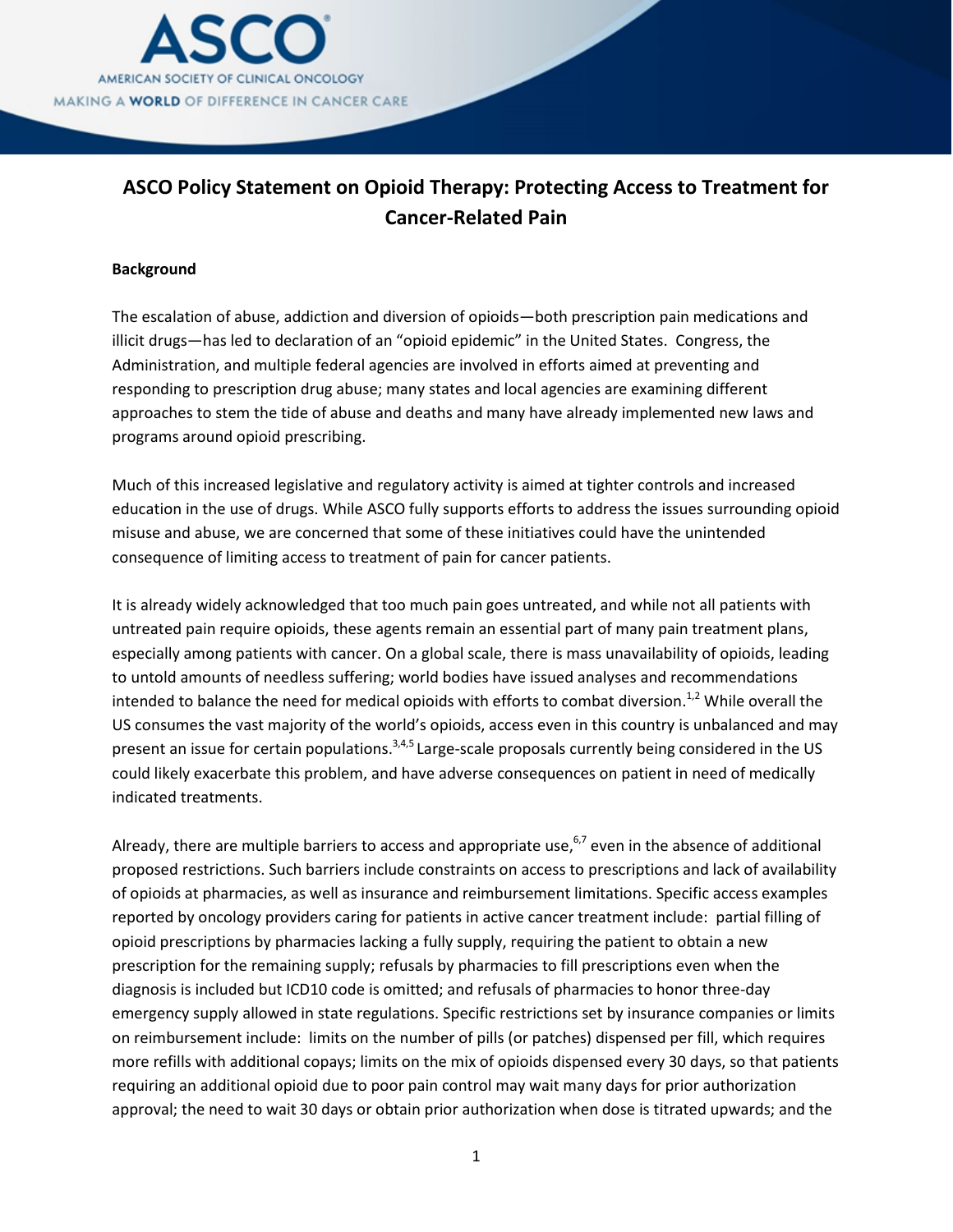need to obtain prior authorization for a refill when the original prescription is used sooner than originally planned (due to prescriber instructions to patient to increase dose for better pain control). In general, the requirements for prior authorizations for all types of opioids is increasing, including lowdose and inexpensive agents. Prior authorizations often take 72 hours (business days only) or longer to obtain, with even expedited review taking 24 to 48 hours. This leads to a situation where patients go without medication or pay out of pocket for a few days' supply, then must obtain a new prescription. In addition, weekend hospital discharges are complicated by the fact that insurance company access is very limited on Friday afternoons and usually not available over the weekends.

### **Combatting the Problem: Federal and State Initiatives**

The White House Office of National Drug Control (ONDCP) coordinates the efforts of the multiple federal agencies attempting to address this issue. These agencies include the Food and Drug Administration (FDA), the Drug Enforcement Agency (DEA), the Substance Abuse and Mental Health Services Administration (SAMHSA), and the Centers for Disease Control and Prevention (CDC).

The FDA has a special unit focused on controlled substances within the Center for Drug Evaluation and Research. Its responsibilities include oversight of abuse liability and risk management requirements, both during the review process and post-marketing. In February of 2016, the FDA announced an opioid action plan focused on labeling, post-market data collection, updated Risk Evaluation and Mitigation Strategies (REMS), prescribing guidelines and new guidance on approval standards for abuse-deterrent formulations. Other recent changes include the rescheduling of hydrocodone from Schedule III to the more restrictive Schedule II, and the addition of expanded safety information to the labels of all immediate-release opioids.

The FDA has also instituted a REMS program for prescription extended release/long acting (ER/LA) opioids, which has been in existence for approximately two years; a more restrictive REMS (i.e. physician registration and other requirements) exists for transmucosal immediate release fentanyl formulations. The continuing education provided under the current ER/LA opioid REMs is voluntary, although providers are "strongly encouraged" by FDA to participate. This education is provided by CE/CME providers who have submitted successful applications to the FDA, and is funded through the drug manufacturers. Providers receive this education free or at a "nominal" charge. Current providers include universities, non-profit associations, and for-profit entities.<sup>8</sup> At a joint meeting of FDA Advisory Panels in May 2016, despite many Panel members noting that the evidence to date for impact of the REMS on prescribers and patients was very weak, the joint Panel voted to essentially strengthen the REMS by including IR/SA opioids and requiring mandatory prescriber education.

Inadequate treatment of pain is a very real concern. In March of 2016, the Centers for Disease Control and Prevention (CDC) released guidelines<sup>9</sup> on the prescription of opioids for chronic pain. The guidelines apply to individuals eighteen or older who are experiencing chronic pain unrelated to active cancer treatment and are not receiving palliative or end-of-life care. (It is important to note, however, that these differences are often fluid: the definition of active cancer treatment may not be clear and some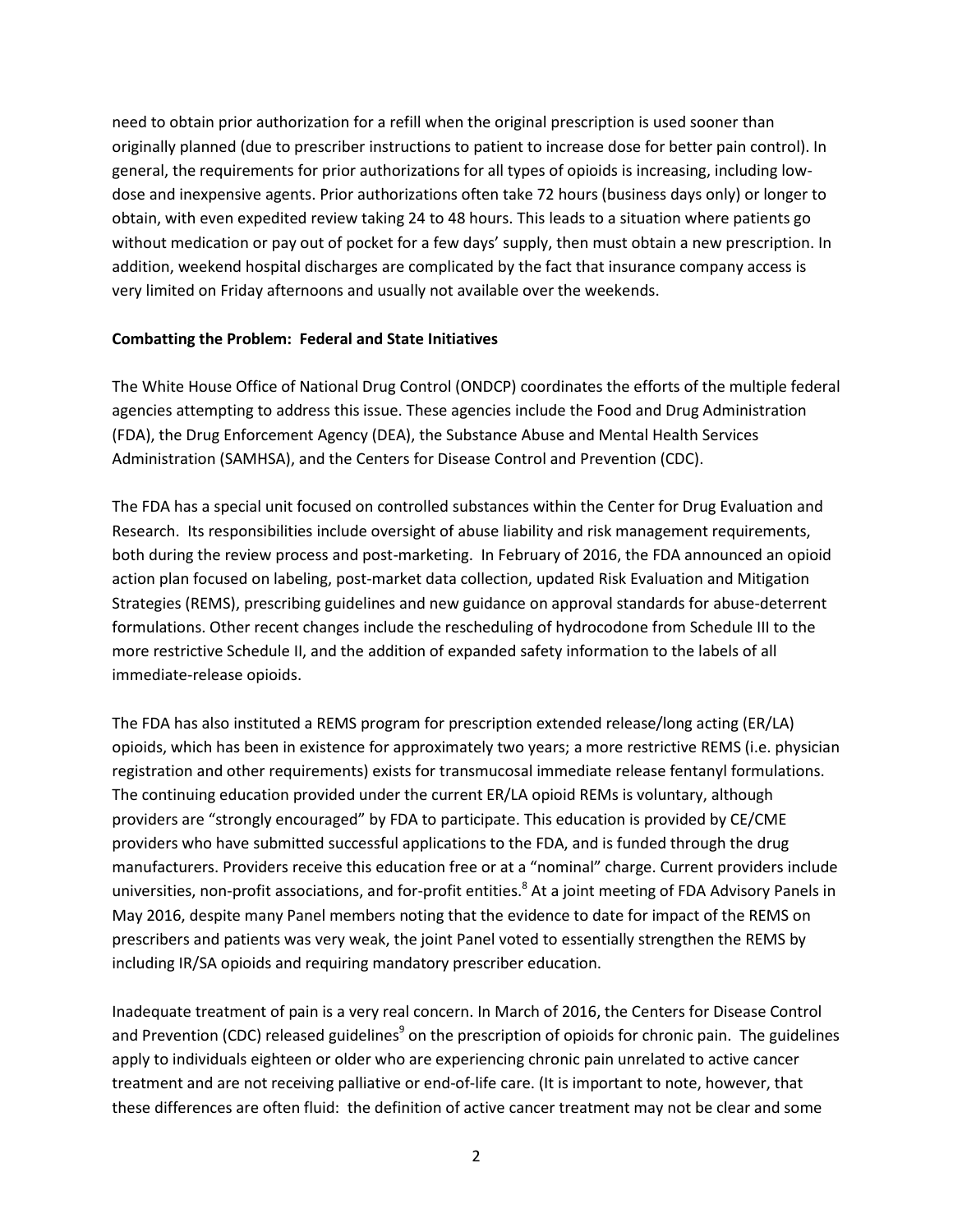patients may not be under active treatment but have active disease and some are at high risk of recurrence; some patients have pain as a consequence of specific, highly effective cancer treatments; palliative care is an evolving set of service delivery models that may be started at the time of diagnosis and there is no standard definition of end-of-life care. ) The guidance aims to improve communication between providers and patients about the risks and benefits of opioid use, improve safety of pain treatment and reduce risks of abuse, dependence, overdose and death. Adherence to the guideline is currently voluntary.

Currently, there are at least a dozen bills in Congress related to the control of opioid abuse. In brief, the legislation would:

- Expand prevention and educational efforts
- Expand the availability of naloxone
- Expand resources to identify and treat incarcerated individuals suffering from addiction
- Expand disposal sites for unwanted prescription medications
- Launch an evidence-based opioid and heroin treatment and interventions program
- Strengthen prescription drug monitoring programs

States have broad authority to regulate prescribing and dispensing of prescription drugs and have implemented a wide range of programs and policies. State-regulated Prescription Drug Monitoring Program (PDMPs) contain electronically transmitted prescribing and dispensing data submitted by pharmacies and dispensing practitioners. They are managed under the authority of a state, commonwealth, or territory of the United States. Currently, PDMP programs exist in 49 states and Guam.

Many states are also currently considering strengthening their own laws related to the prescribing and dispensing of prescription opioids. A recently enacted Massachusetts law may serve as a model for other states, and contains the following provisions:

- First in the nation to limit an opioid prescription to a 7-day supply for a first time adult prescription and a 7-day limit on every opiate prescription for minors, with certain<sup>1</sup> exceptions.<sup>10,11</sup>
- All opioid prescriptions (Schedule II or III) are accompanied by the requirement that both the physician and pharmacist check the state's PDMP on issuance of the prescription.
- A requirement for continuing education, including training on effective pain management and the risks of abuse and addiction associated with opioid medications.

 $1$  The practitioner may prescribe a larger supply as long as there is appropriate documentation in the medical record. (i.e. the condition triggering the prescription, explanation of why a non-opiate alternative was not appropriate). The conditions meeting this exception are listed in the statute as "…acute medical condition or…the treatment of chronic pain management, pain associated with a cancer diagnoses or for palliative care."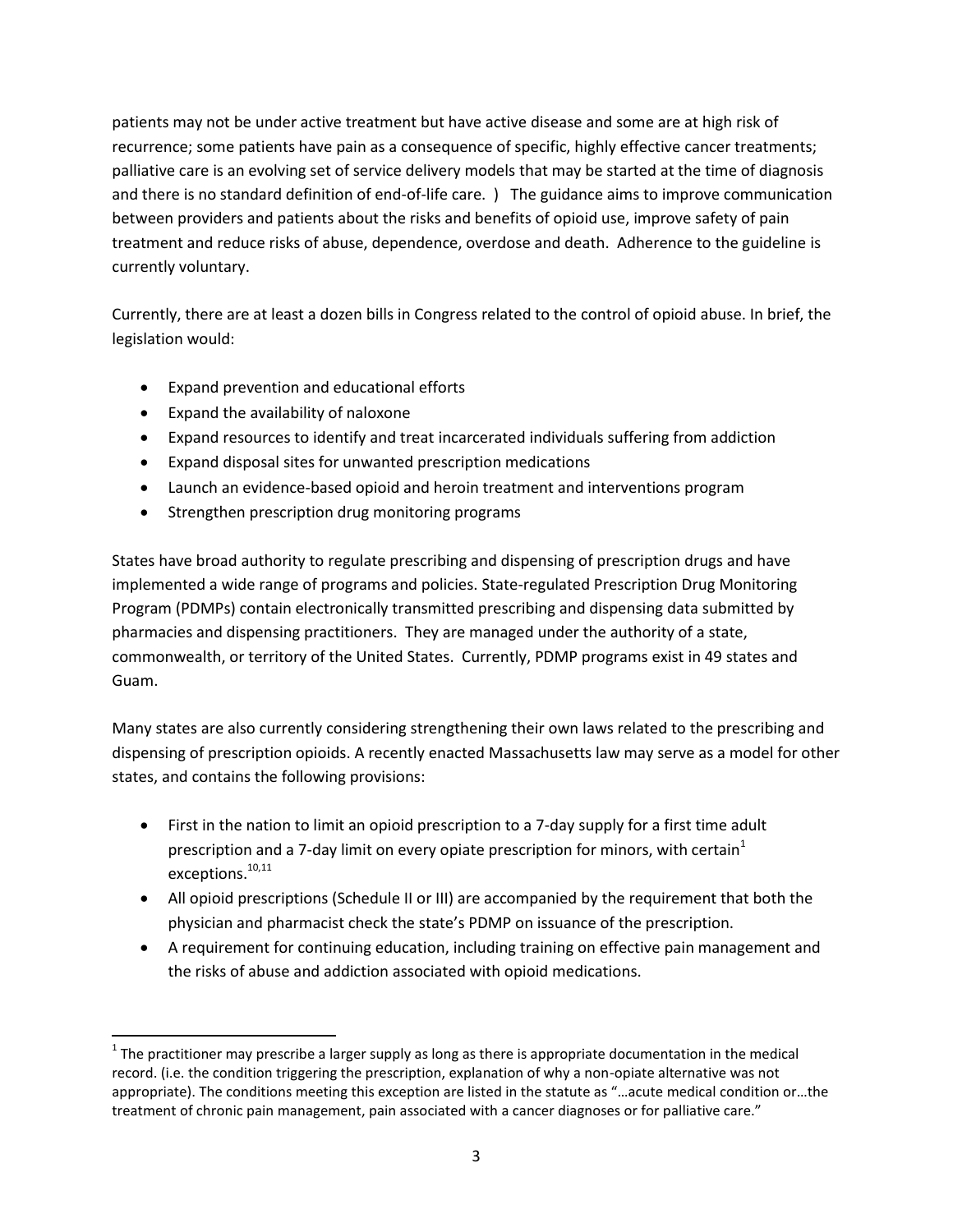PDMP data will be used on an annual basis to determine "the mean and median quantity and volume of prescriptions for opioids…issued by practitioners…the mean and median prescription quantities and volumes shall be determined within categories of practitioners of a similar specialty or practice type as determined by the department." The practitioner will then be sent a confidential percentile ranking within their category, and resources will be made available to prescribers regarding ways to change prescribing practices and incorporate alternative pain management options.

Pending or recently passed state and federal legislation, in combination with ongoing federal agency initiatives, aims to curb the incidence of opioid misuse and abuse in the US. However, these wellintentioned proposals may also very well serve to limit access to opioids for patients with cancer, thus challenging the mandate of oncologists to provide compassionate care in the form of pain control. Taken together, the proposed restrictions place burdens on cancer patients and oncologists with limited evidence as to their potential impact.

### **ASCO Principles for Balancing Opioid Access With the Need to Curb Misuse and Abuse**

This policy statement lays out principles that we believe would balance the public health need to mitigate the abuse and misuse of prescription opioids with continued access to appropriate pain management for cancer patients and survivors.

### **Cancer Patients: A Special Population**

*Cancer patients represent a special population that should be largely exempt from regulations intended to restrict access or limit doses, in recognition of the unique nature of the disease, its treatment, and potentially life-long sequelae. Cancer is very heterogeneous, with some diseases experiencing high rates of cure and others having an indolent biology extending over many years. Cure and prolonged remission represent trajectories that raise varying concerns and complexities, including the problem of chronic pain in survivors. Both solid tumors (with the exception of non-invasive skin cancers) and hematological neoplasms represent serious and potentially life-limiting illnesses, even if the course is relatively prolonged. This complexity in the presentation and course of cancer must be appreciated, as it has implications for practices and policies related to opioid therapy. From the clinical perspective, there is broad agreement that opioid therapy is generally the first-line approach for moderate to severe chronic pain associated with active cancer, whether or not the patient is receiving anti-neoplastic therapy; for this group of patients, access to opioids must be assured, and laws and regulations intended to address abuse and overdose should be crafted to avoid creating impediments to this treatment—particularly as there is no evidence that the treatment of cancer pain has in any way contributed to these problems.* 

We are encouraged to see that many of the new laws, guidelines, and regulations limiting opioid prescribing specifically exempt cancer patients under active treatment, as this reflects the recognition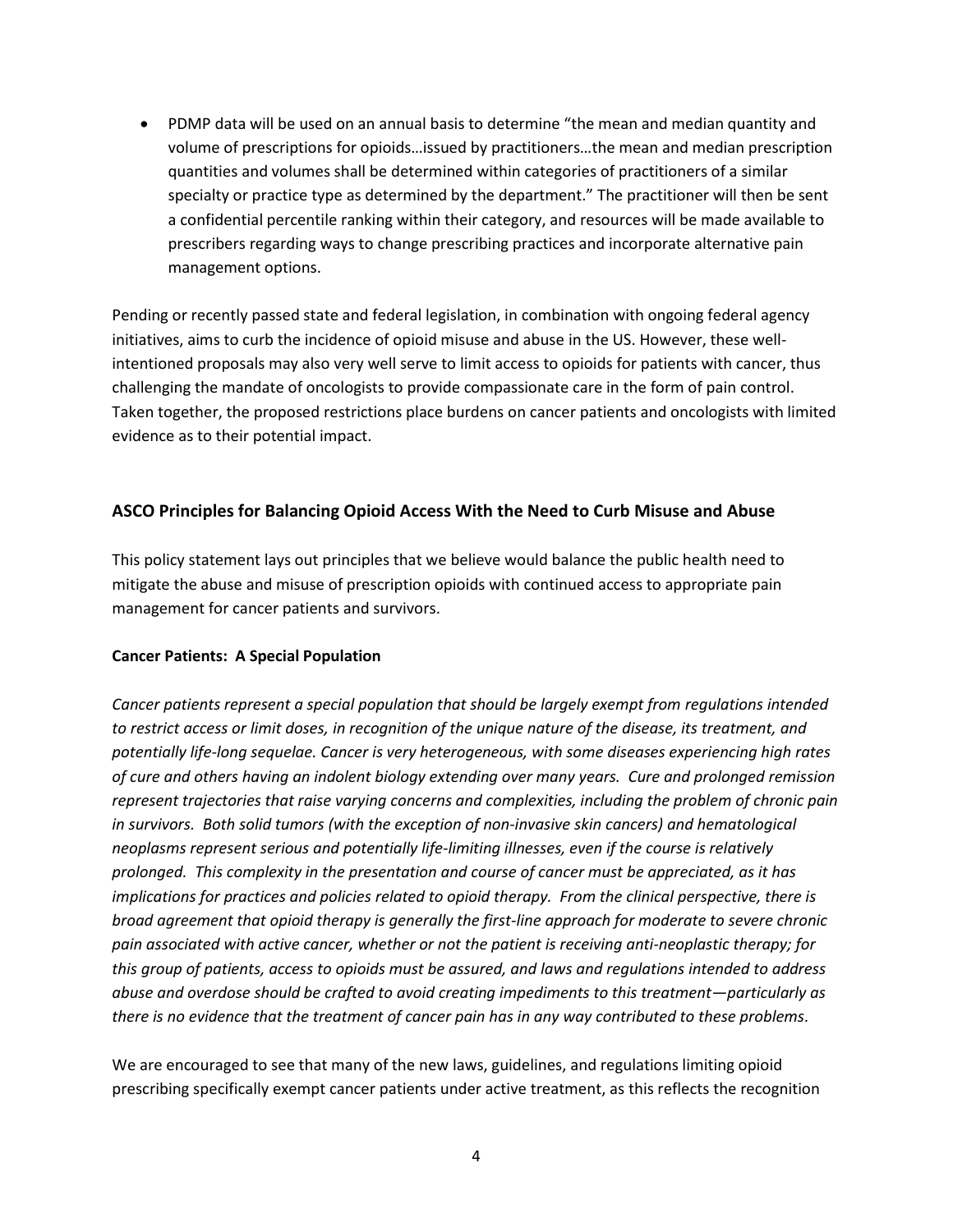that cancer patients represent a special population undergoing often drastic treatment for severe, often life-threatening diseases. As noted, however, active treatment does not fully represent the universe of clinical conditions associated with active disease, or the potential for severe chronic pain associated with the disease itself or the powerful treatments used to manage it. We are concerned about the potential for reduced access if the definition of "patients under active treatment" is misinterpreted.

In addition, cancer survivors often suffer recognized post-cancer or treatment syndromes, and others present with less common, potentially unique, but nevertheless very real post-treatment pain syndromes. More commonly recognized post-cancer pain syndromes may include chemotherapy induced peripheral neuropathy, lymphedema, post-surgical pain syndromes such as phantom limb pain, graft versus host disease after transplant, or post-radiation therapy syndromes. The approximately 12 million cancer survivors in the US represent a heterogeneous population that may suffer pain related or unrelated to previous cancer diagnoses, and may be considered similar to other populations with chronic pain. Opioid therapy may be appropriate for a carefully selected subgroup, as long as benefits clearly outweigh the risks over time and treatment can be monitored. Providers caring for such patients may want to consider referral to a specialist; additionally, ASCO has developed guidelines on pain management in cancer survivors.<sup>12</sup>

### **Provider Education**

*Providers should have a choice of sources and materials for education in opioid prescribing, and mandated education in particular should be provided by entities other than manufacturers.* 

Given the ever-growing sub-specialization of medicine, provider education should be tailored to the special needs of professionals practicing in those areas, and as such, we believe that such education is best provided by bodies such as medical professional societies or other organizations that understand the specific needs of their audience. Education provided by ASCO is developed by professionals, peerreviewed, and carefully tailored to meet the needs of oncology professionals; the ASCO faculty developing these materials additionally provide published conflicts of interest statements.

Any mandated provider education should not present an additional hurdle to those who prescribe opioids, but should be associated with existing requirements such as renewal of DEA licensure, Board examinations, or state licensure. Finally, any mandated education should be associated with evidence of outcomes.

The basis for mandatory prescriber education is the expectation that such education will lead to more appropriate prescribing, likely more limited prescribing, and heightened awareness of the risk for patient misuse and abuse, ultimately resulting in a decrease in overdose and overdose deaths. Therefore, in assessing the impact of provider education, the most relevant and valuable endpoint would be overdose and overdose death statistics; intermediate outcomes could include patient awareness of risks and benefits, maintenance of access for appropriate patients, and provider prescribing patterns.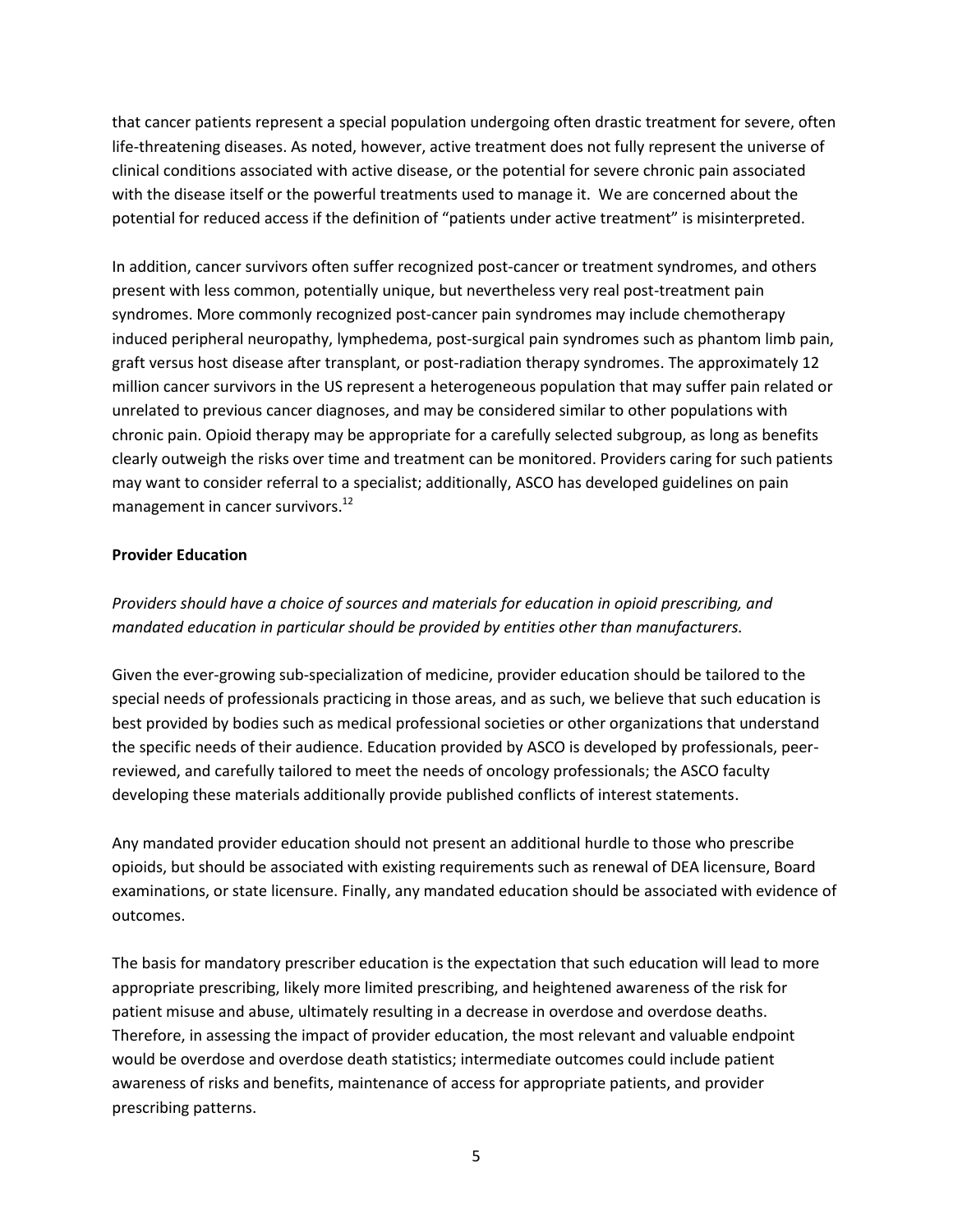### **Initial Prescription Limits (Total Supply, Dose, or Time)**

*Patients with cancer and cancer survivors should not be subject to arbitrary prescription limits that artificially limit access to medically necessary treatment. Arbitrary restrictions that have the effect of limiting access to a medical treatment--in the absence of evidence that this approach can reduce harms without compromising care--is inconsistent with a balanced policy and should not be implemented, especially for patients with active cancer. If such limits are instituted, mechanisms should be established which enable ease of patient access to the supply deemed appropriate by the treating physician in consultation with the patient.*

As stated earlier, we are pleased to see and support the exemptions to prescribing limits and timing that have been put into place for cancer patients. We hope that these exemptions will remain widespread; however, if prescribing limits do affect cancer patients or survivors, there should be mechanisms in place for a patient or their caregiver to easily access needed medications without additional barriers. Some patients may benefit from another face-to-face encounter with their physician prior to extending an initially limited prescription, while for others this may not be necessary or even desirable, depending on clinical circumstances, prior exposure to opioids, and other factors. For the latter group, an additional trip to the physician office and subsequently to the pharmacy is likely unnecessary or even a hardship- for example, those who live in rural areas and must drive significant distances for a physician office or pharmacy visit.

Therefore, in situations where a patient with cancer is impacted by initial prescription limits, we would encourage the use of alternative mechanisms not necessarily requiring an additional physician visit, such as the availability of the "balance" of a full prescription at a patient's local pharmacy. Clearly, any decision regarding prescribing amounts and frequency of patient assessment is related to clinical and patient-specific factors and, as in all areas of medicine, requires a careful risk-benefit analysis.

In addition, existing communication methods such as telephone, e-mail, and—in select circumstances more sophisticated electronic methods of communication, allow for follow up discussion between the patient and physician office.

### **Patient Education**

*Patient education on the correct medical use of opioids is best provided by a health professional with the addition of supplementary materials as appropriate. Broader public awareness campaigns that target the public at large and are not tailored to patient educational needs should present a balanced picture of the risks and benefits of use. Given that opioid misuse includes improper access to legitimately prescribed opioids by other than the patient, much more emphasis needs to be placed on awareness of safe storage. A variety of useful resources exist for patient education on topics such as safe storage and*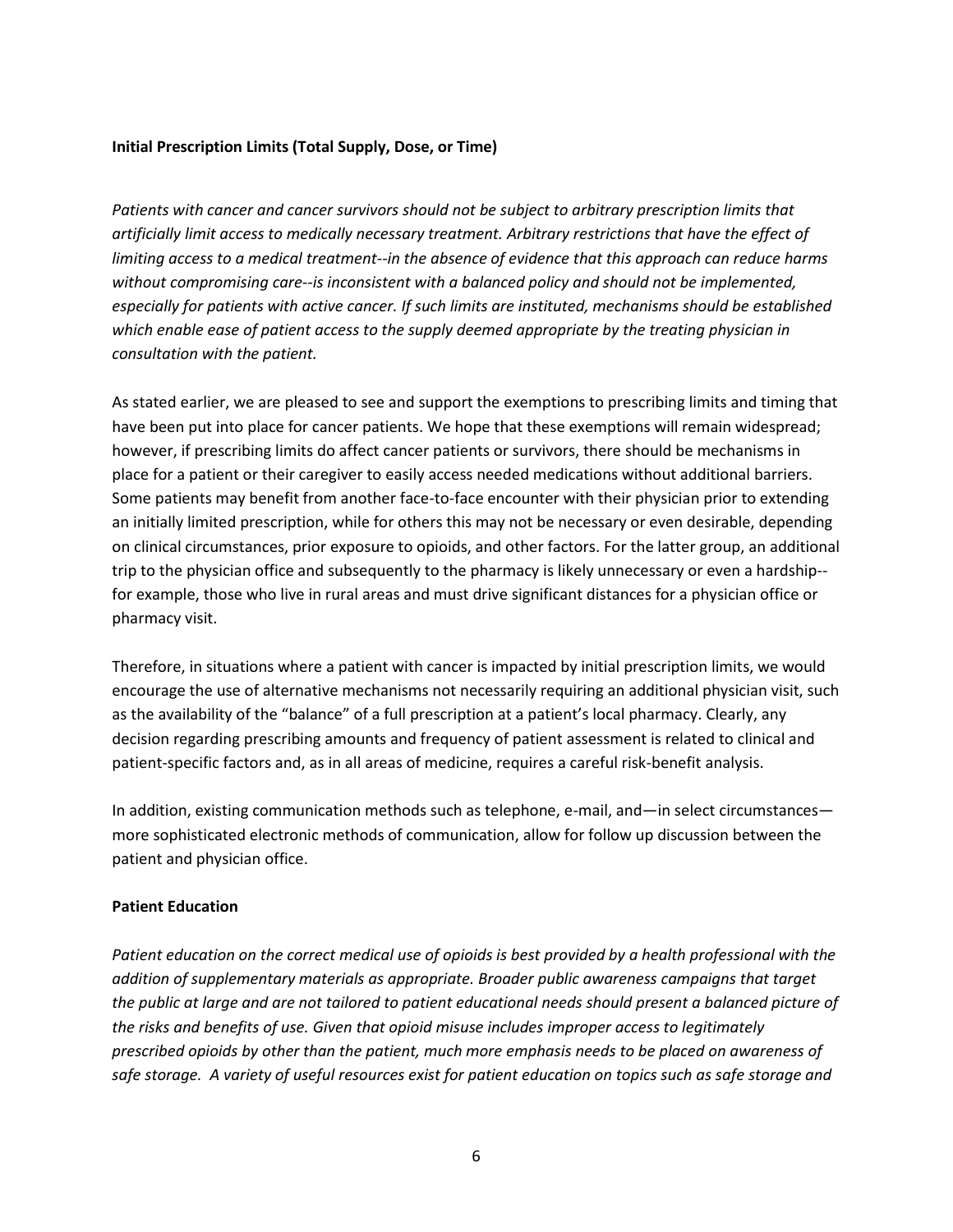*disposal of unused or unwanted medications<sup>13</sup>; however, dissemination of these materials needs significant enhancement.* 

A health care professional is the best source of education for the patient, regardless of the drug being prescribed. Publicly available materials from professional societies, government sources (e.g. medication guides), and patient advocacy groups may also play a valuable supplemental role.

Patient education should also be available from a variety of sources, especially professional medical societies. Such education should be balanced, comprehensive, and clear to patients of all types. Patients are best served with the comprehension that opioid drugs, when appropriately prescribed and used, may provide relief from severe pain, but that like most drugs, there can be serious side effects if the drugs are not used as prescribed.

### **Prescription Drug Monitoring Programs (PDMPs)**

*Individual state PDMPs should be accessible through a single portal or interoperable in a way that is seamless to the end-user. Health care providers or their designees should have equal access to both query and enter information into PDMPs. Any efforts by regulators or those in law enforcement to to identify "aberrant" patterns of prescribing for any individual provider must consider the provider specialty and any further sub-specialization, population of patients treated, and other factors that may legitimately influence prescribing patterns. Those who treat cancer pain may prescribe opioids to relatively large numbers of patients and may provide some with multiple controlled drugs at relatively high doses; these providers should not repeatedly trigger review by regulators or law enforcement.* 

PDMPs can provide valuable information to prescribers and dispensers regarding the prior or current use of opioids by individual patients. Policymakers also find the aggregate information useful in order to track overall opioid prescriptions and patterns of use. However, physicians and health care professionals are often hampered in their use of PDMPs due to lack of interoperability and the need to check multiple databases for one patient.

Interoperability of these systems, or some form of single-portal entry, should be a priority for states, and we support the additional funding being proposed by Congress for these programs. In addition, elective or mandated queries of or reporting into these databases should not be limited only to prescribers. As the checking of these databases is largely an administrative activity, we feel that it is appropriate for a clinician to delegate authority for such activities, while the clinician is responsible for interpreting the results contextually for each patient. We would also encourage more "real-time" reporting into these databases in order to make them more useful to practicing clinicians; currently, the average required reporting time is weekly, although some states require more frequent reporting.<sup>14</sup>

With growing widespread use of PDMPs, it is appealing to different entities to use this data for many forms of research, which can help inform physicians, policymakers and others on the use of opioids. However, we caution against the superficial use of this data in order to identify physicians that are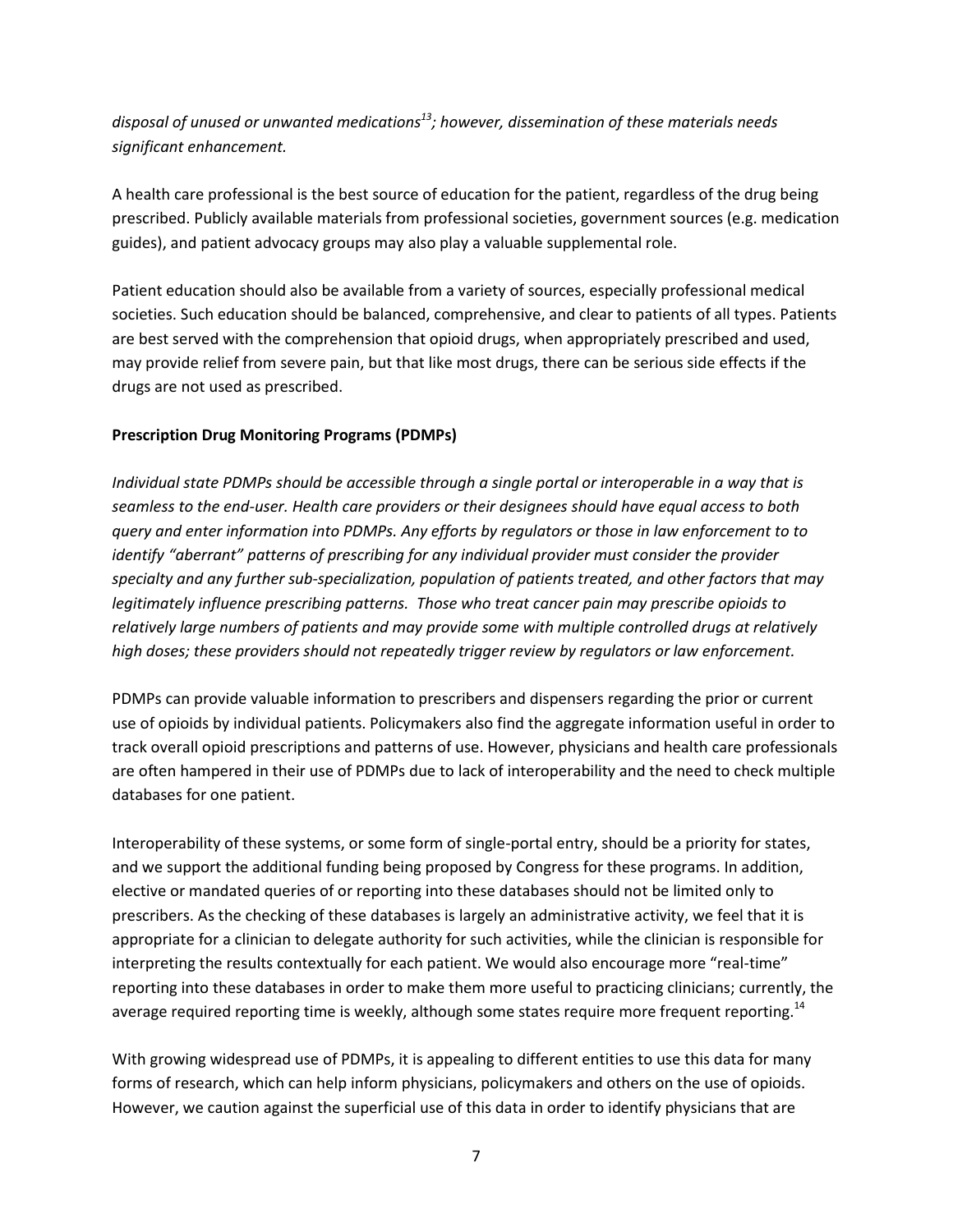prescribing "inappropriately" (e.g. are "outliers" in the PDMP database). If the data is used in such a way, the physician should be given every opportunity to explain why they believe their prescribing is appropriate.

We are therefore pleased to see efforts, as exemplified by a new Massachusetts law, which recognize that different physicians legitimately have different prescribing habits. It should be noted, however, that even amongst physicians judged to be in the same "category" (e.g. oncologists) there will likely be quite wide variation in prescribing habits due to further sub-specialization and type of patient population treated.

# **Patient Screening & Assessment Prior to and During Opioid Treatment; Patient Adherence: Provider-Patient "Treatment Agreements" and Urine Testing**

*After initial screening and assessment of cancer patients, the timing and form of subsequent assessments should be left to the judgment of the treating physician, based on clinical and patientspecific circumstances; however, reassessment tailored to individual patients on a regular basis is considered one reasonable approach.* 

*Compliance tools such as treatment agreements and urine testing subsequent to an initial prescription may prove valuable for some patients, and their use should be tailored to individual patients and clinical circumstances. We do not believe that these tools should be made mandatory for all patients receiving opioid therapy.* 

In the initial screening of all patients, it may be considered a reasonable approach to include urine testing. For some patients, tools to encourage compliance with correct prescription medication use after the initial prescription can be very helpful. However, the routine institution of such practices with every patient may not be constructive and can present an unnecessary burden to both physician and patient; therefore, these interventions should be tailored based on clinical and patient circumstances and ongoing monitoring.

While certain patient circumstances and medical history (for example, prior substance abuse, data obtained from a PDMP) lend themselves to more intense follow up and monitoring in the setting of medically necessary opioid use, it has been documented that certain conscious or unconscious biases, sometimes related to ethnicity or racial group, may also play a role in the intensity of providers' monitoring of patients on opioid treatment.<sup>15</sup>

### **Abuse Deterrent Formulations**

*We support efforts to develop abuse deterrent formulations as one approach to mitigating abuse, but note that most prescription drug abuse and overdose occur via the oral route, and are not likely to be positively impacted by the currently available formulations. We also caution that the costs of these newer formulations may present a barrier to access if they are not covered by payers to the same extent*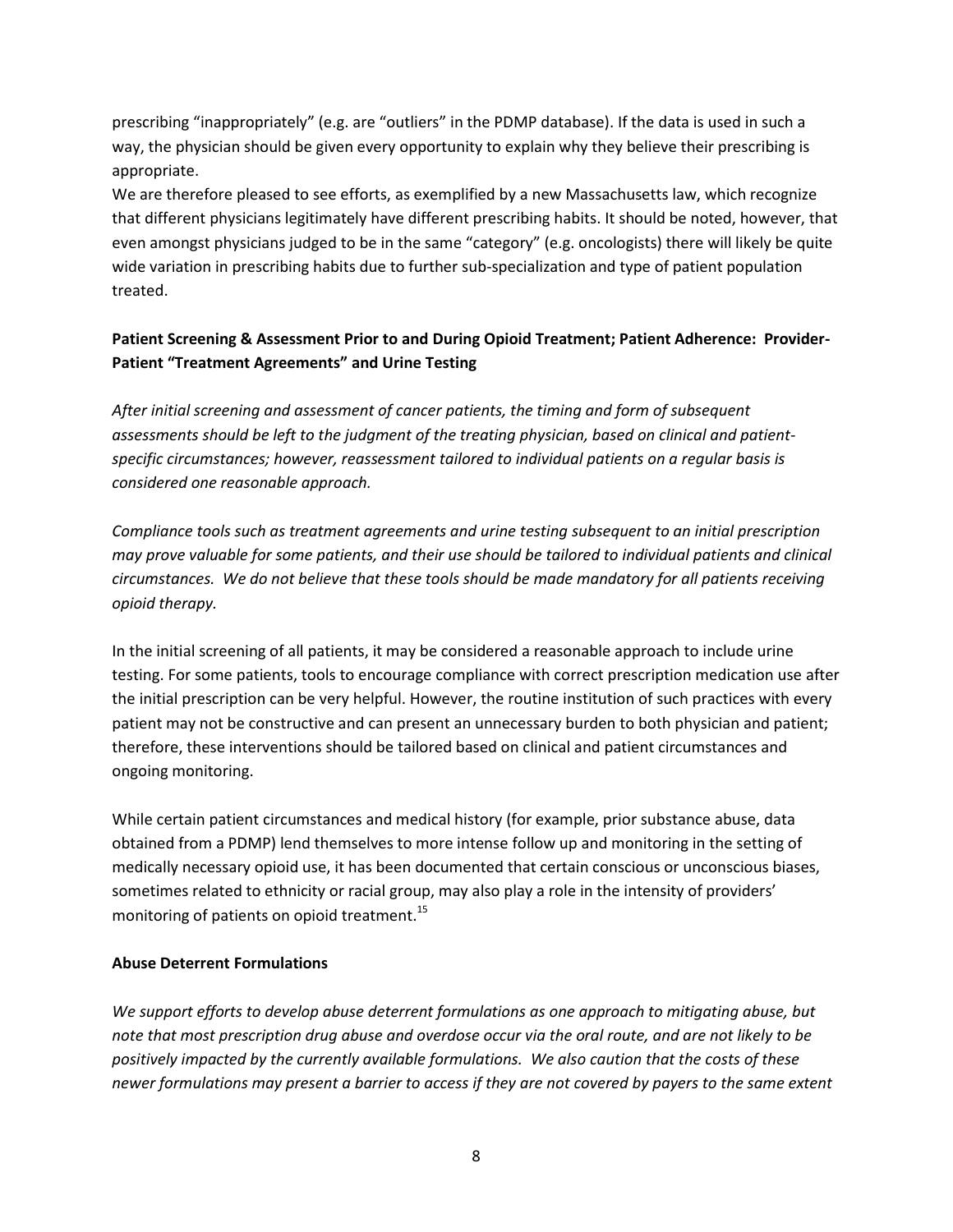*that non-abuse-deterrent formulations are. Accordingly, non-abuse deterrent formulations should remain available to patients with clinical or other factors where they would be an appropriate option.* 

We support FDA's efforts to encourage new formulations of opioids that include abuse deterrent properties, recognizing that it is part of a multi-faceted effort to decrease the availability of opioid use for non-prescription purposes, whether those opioids are prescription or "street" drugs. Studies have shown that abuse of Oxycontin®, for example, decreased after introduction of the abuse deterrent formulation to the market.<sup>16,17</sup>

While results from these and other studies are encouraging, in a more global picture of drug misuse and abuse it should be noted that there may be a caveat to the success in curbing abuse through market introduction of abuse deterrent opioids. For example, one study pointed out that while Oxycontin abuse decreased subsequent to the introduction of reformulated Oxycontin, it appeared that those individuals with a prior history of abuse simply turned to other drugs, most frequently heroin.<sup>18</sup>

Because these drugs are more expensive to manufacture and represent new formulations, the cost to the patient can be significantly higher than the older, non-abuse deterrent formulations. One US state that investigated the status of abuse deterrent formulations found that all three of these drugs approved for coverage in public health plans were classed as "Tier 3" drugs, with corresponding higher co-pays and co-insurance. $^{17}$ 

Depending on the clinical situation, there are times when either an abuse deterrent formulation or nonabuse deterrent formulation may be perfectly appropriate. The prescribing physician, in consultation with the patient, should decide which is preferred based on clinical and patient-specific circumstances. Cost should not be a barrier to obtaining treatment with either type of opioid, and we urge policymakers to avoid the understandable inclination to potentially shift—through reformulation--many medically necessary opioids into a more expensive category which may or may not be appropriate for any given patient.

# **Treatment for Misuse, Abuse, or Addiction**

*All individuals with an opioid-related disorder should have rapid access to appropriate assessment, diagnosis, and treatment, regardless of payer or geographic setting.* 

We fully support the expanded availability of medication-assisted treatment (MAT) currently being championed by Congress and the Administration. To that end, we also applaud efforts to expand Medicaid coverage of such treatment, and efforts to ensure its coverage in all Medicare Managed Care and Part D plans.<sup>19</sup>

### **Prescription "Take-Back" Programs**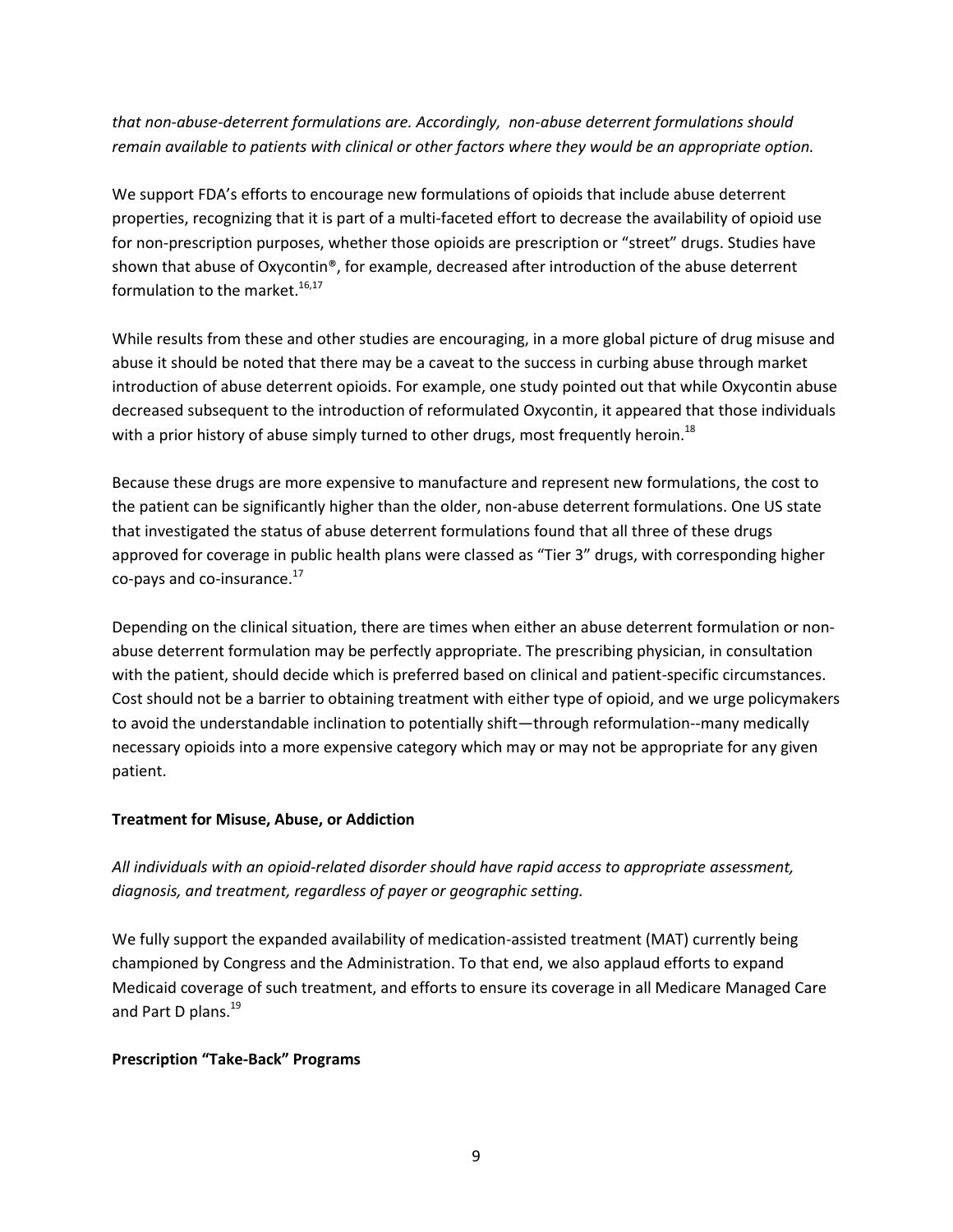*In order to decrease the availability of unused or unwanted opioid drugs, authorized collection sites should be readily available to patients.* 

We strongly support efforts to rid our communities of unused and unneeded prescription drugs, and are pleased to see additional funding going towards these programs, as well as pending bills in Congress<sup>20</sup> appropriating additional funding to communities to expand access to such programs. There are currently areas of the country where there is not realistic access to DEA-authorized collection sites, and consumers are advised to flush certain medications, including opioids, down the toilet. Collaboration between the DEA, FDA, and EPA in developing consistent guidelines for situations where authorized collection sites are not available would greatly help patients and others to dispose of their medications responsibly.

Modifications to the existing Controlled Substances Act (CSA) would allow patients to return opioids and other controlled substances (e.g. benzodiazepines) to the pharmacy at which they were obtained. This modification, in addition to expanding existing approved drug-disposal mechanisms, could reduce the availability of unused opioids potentially available for abuse.

### **Wider Availability of Naloxone**

*ASCO supports increasing the ease of access to naloxone, as it plays a life-saving role in cases of opioid overdose.* 

We agree with ongoing efforts to increase the availability of naloxone, whether at the first-responder level, availability at pharmacies without an individual prescription ("standing orders"), or co-prescribing by health professionals. It is important to note that family and caregivers should be instructed in the correct use of any overdose antidotes prescribed, as they will most likely be the individuals administering the drug in a case of potential opioid overdose. Such education should pay careful attention to the timing of any potential administration of naloxone by a caregiver, especially in those cases, for example, where it may not be unusual for a patient to have symptoms consistent with an opioid overdose but rather are declining due to their advanced disease.

# **Summary**

The issue of opioid misuse, abuse, and overdose presents a complex problem with multiple contributing factors. The compelling needs of the cancer population underscore the importance of an approach to these problems based on a critical understanding of the extent to which the problem relates to the management of pain, particularly chronic pain in the medically ill. Although greater access to prescription opioids may be a factor in unmasking addiction and abuse, there is no evidence that treatment of cancer pain has substantially contributed to the problem, and the adverse consequences of abuse and overdose appear to be much more highly related to polysubstance abuse in those without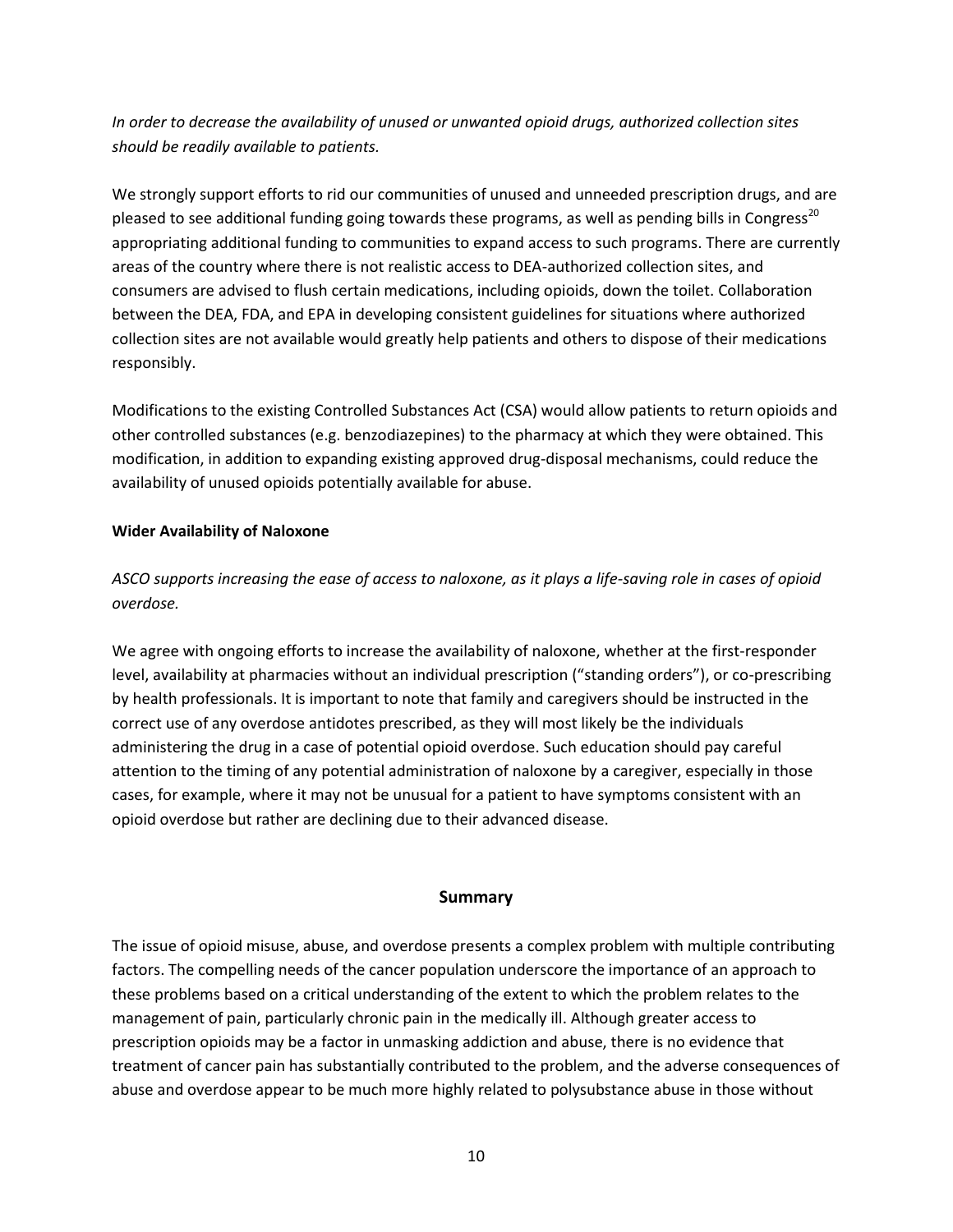pain than to the use of opioid drugs to manage pain in medically ill patients in a manner consistent with best clinical practices. Opioid overdose is a major problem, but what remains to be clarified is to what extent the initiatives to address it should focus on patients who are prescribed these drugs for a legitimate medical condition and in the usual course of practice.

The numbers of people dying from opioid overdoses or suffering misuse and abuse disorders in the US is alarming, with the magnitude of the problem sharply increasing in the past few years. Federal and state initiatives are legitimately concerned with reining in the problem and protecting the public health.<sup>2</sup> ASCO is supportive of efforts to address issues of opioid abuse and its related consequences; however, some elements of both state and federal tightening of controls could introduce barriers to appropriate treatment of pain related to cancer and its treatment, thereby harming a vulnerable population. There is already strong evidence of under treatment of cancer-related pain and new barriers would serve to worsen this situation. Patient advocates are deeply concerned that appropriate management of pain will be compromised if controls become overly restrictive.

ASCO is also concerned about the myriad requirements potentially being placed upon oncology care providers (physicians, nurse practitioners, physician assistants, others with prescribing privileges) in order for them to be able to continue to provide appropriate pain management for their patients. Overly prescriptive demands for patient screening, use of administratively burdensome PDMPs, mandatory education, linking of prescribing rights to certain mandated activities, and the identification and subsequent education of physicians who prescribe in a way that deviates from their "peers" could all erect barriers to appropriate access, if not carefully considered and implemented.

Despite the existence of multiple guidelines or recommendations on pain management and opioid use.<sup>21,22</sup> it is widely acknowledged that evidence is lacking in many aspects of opioid use. Studies on long-term effects are sorely lacking, as is research on clinical activities providers may perform regularly, such as tapering of opioid doses. ASCO strongly supports the furtherance of this and additional research, and stands ready to work with policy makers and others to achieve a safe, equitable, and reasonable balance of opioid access and the public health.

# **Appendix**

# **Opioid Abuse and Overdose Deaths: Scope of the Problem**

Opioids were involved in 28,648 deaths in 2014<sup>9</sup>, and it has been estimated that some 4.3 million people abuse prescription painkillers.<sup>23</sup> As noted in a recent statement from the Administration and as

 $^2$  Because heroin and illicit fentanyl (along with other miscellaneous opioid-based "street drugs") are considered part of the overall opioid epidemic, federal and state/local entities that are engaged in criminal investigation and law enforcement (e.g., DOJ, DEA) are also playing a large role. In the context of an ASCO policy statement, however, we will limit ourselves largely to those programs and proposals that bear upon control of and access to prescription opioids.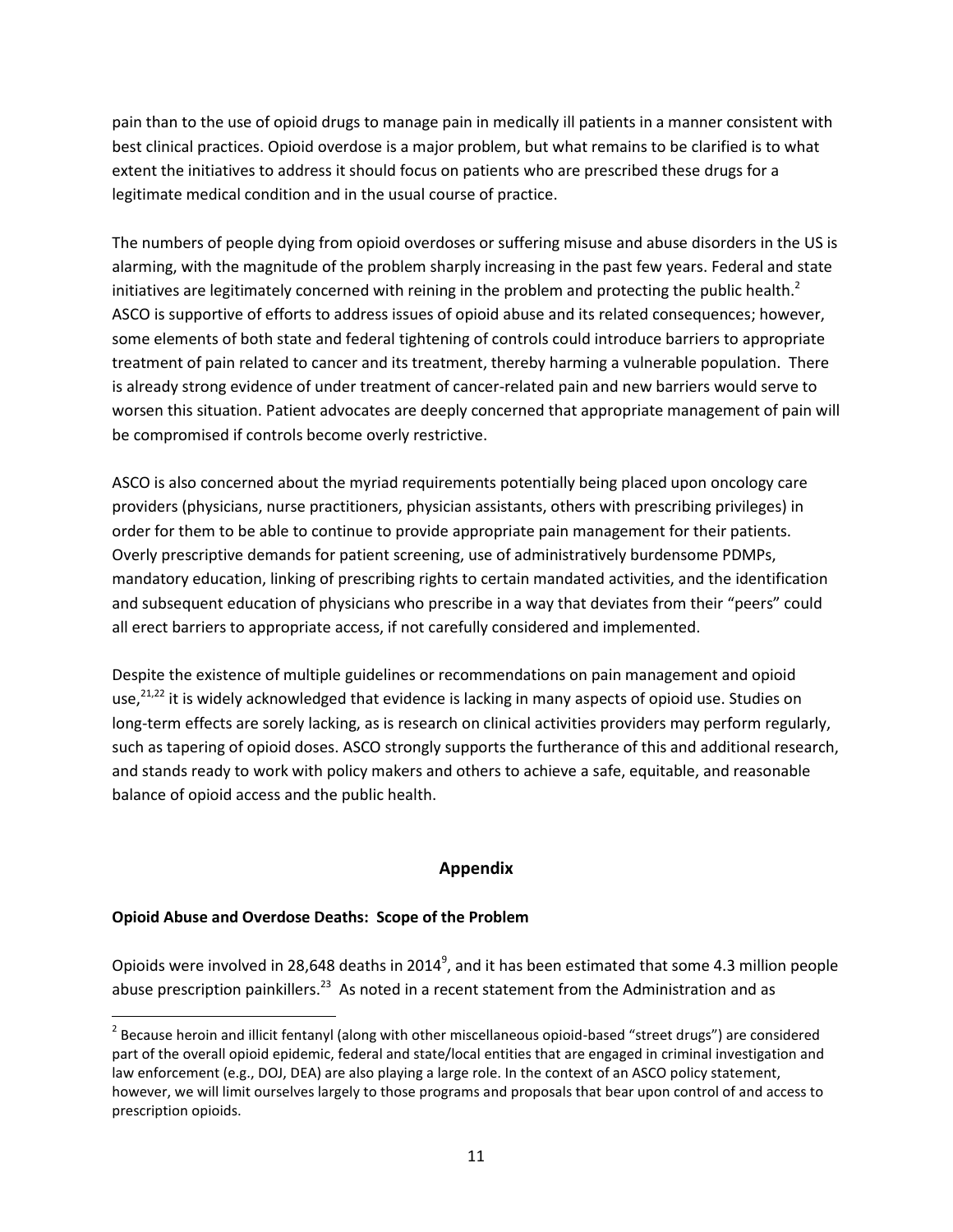reported by the Drug Enforcement Agency, four in five heroin users start out by misusing prescription drugs.

The problem of opioid misuse and abuse has been escalating in the past few years. Rates of opioid overdose deaths have increased significantly, from 7.9 per 100,000 in 2013 to 9.0 per 100,000 in 2014, a 14% increase. With the exception of methadone, the rates of overdose deaths for all classes of opioids have increased<sup>9</sup> (Table 1). Natural and semisynthetic opioids (all considered prescription drugs; see Table 2) are responsible for more overdose deaths than any other opioid type. (Note that this class of opioids includes the most commonly prescribed pain relievers—oxycodone and hydrocodone.) Many more people have access to prescription opioids than to other types of opioids, with more than 75% of recreational opioid users receiving the drugs from non-medical sources<sup>24</sup>; a small percentage only of patients with emergency department visits for opioid overdose actually have a pain diagnosis.<sup>25</sup> Most overdose deaths involve polysubstance abuse.

| <b>CDC</b><br><b>Classification<sup>9</sup></b> | Opioid Type*                                                       | <b>Age-adjusted Rate of</b><br>Death (per 100,000) |      | <b>Percent Increase</b> |
|-------------------------------------------------|--------------------------------------------------------------------|----------------------------------------------------|------|-------------------------|
|                                                 |                                                                    | 2013                                               | 2014 |                         |
| Prescription<br><b>Opioids</b>                  | Natural and semisynthetic<br>(morphine, oxycodone,<br>hydrocodone) | 3.5                                                | 3.8  | 9%                      |
|                                                 | Synthetic opioids (fentanyl,<br>tramadol)                          | 1.0                                                | 1.8  | 80%                     |
|                                                 | Methadone (synthetic)                                              | N/R                                                | N/R  | 0                       |
| Heroin                                          | Heroin                                                             | 1.0(2010)                                          | 3.4  | 26% (2013-2014)         |
| <b>All Combined</b>                             |                                                                    | 7.9                                                | 9.0  | 14%                     |

**Table 1**. Age-Adjusted Rates of Death from Opioid Overdose, 2013-2014

\*Deaths involving more than one drug were counted in each type.

# *A Note on Data Reporting and Limitations*

If broad and sweeping restrictions on access to certain drugs are being contemplated, it is important to have a critical understanding of the data underlying the drive for such restrictions. In the case of opioid drugs particularly, the data limitations should give pause to the specific conclusion that the problem of opioid abuse relates to the use of opioids in patients with acute and chronic pain, and instead should encourage a more nuanced understanding of the problem along with caution in drawing potential conclusions between pain management and adverse outcomes.

*Overall.* Studies investigating deaths due to overdoses, including prescription- and non-prescriptionrelated opioid deaths, are somewhat hampered by the fact that there is no standardized system for reporting drug-related deaths in the US. Data collection and reporting varies with each medical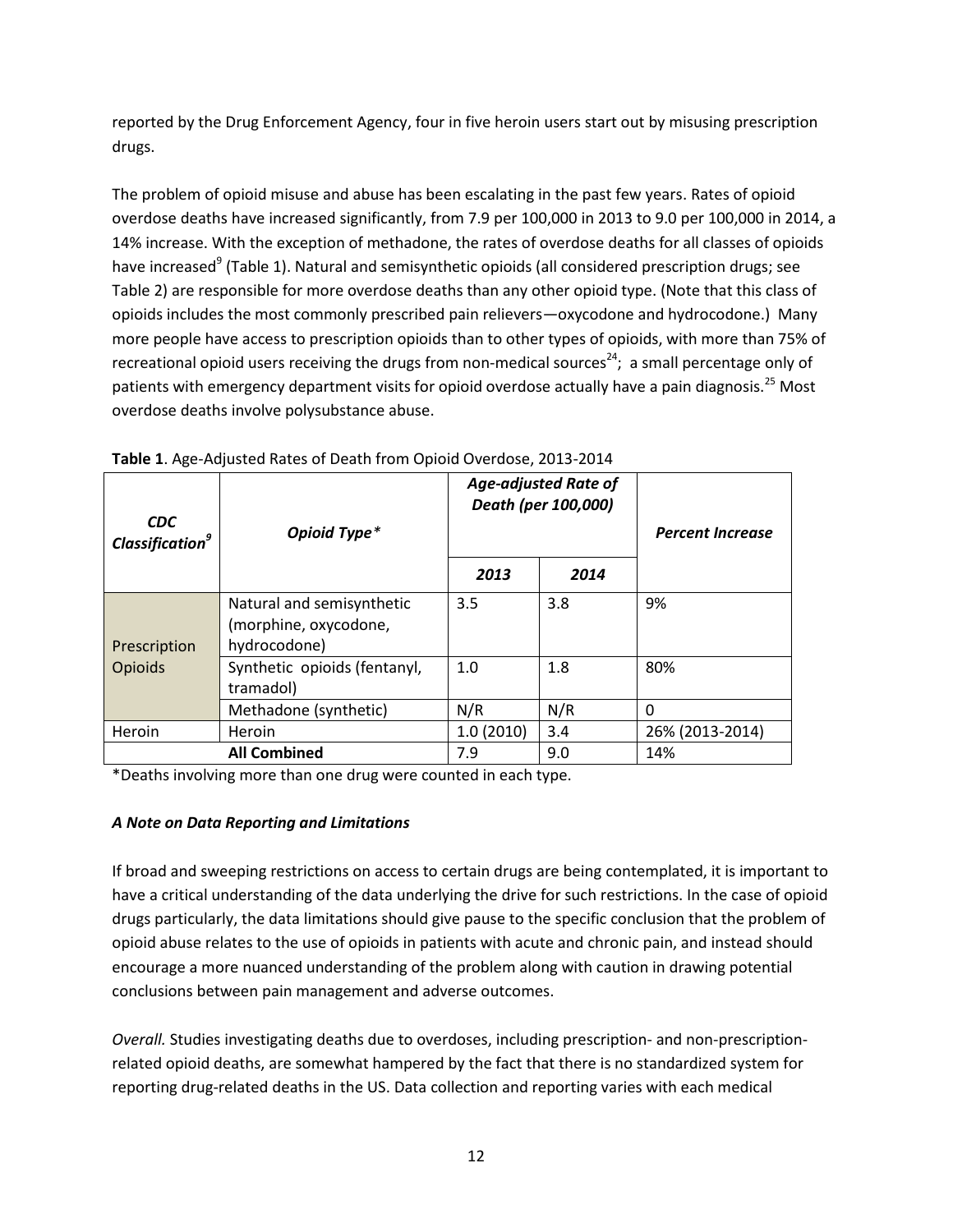examiner and coroner, and the substances tested for and the toxicological laboratory tests used vary by jurisdiction.<sup>9,23</sup> Furthermore, the percent of overdose deaths with specific drugs identified on the death certificate varies widely by state. According to the CDC MMWR report, in 2013 and 2014, 22% and 19% of drug overdose deaths, respectively, did not include information on the death certificate about the specific types of drugs involved.

*The Contribution of Illicit Fentanyl to Fatal Prescription Overdose Statistics.* The CDC synthetic opioid category includes both prescription synthetic opioids (e.g., fentanyl and tramadol) and nonpharmaceutical fentanyl manufactured in illegal laboratories (illicit fentanyl). Toxicology tests used by coroners and medical examiners cannot distinguish between prescription and illicit fentanyl<sup>9</sup>; therefore, overdose deaths from either substance are counted as pharmaceutical fentanyl and reported as a synthetic (prescription) opioid death.<sup>23</sup> The amount of illicit fentanyl available seems to be increasing at an alarming pace: in 2013, the number of fentanyl-related seizures in the US was 942; in 2014 it was 3,344. According to the DEA, only a tiny percent of fentanyl-related overdose deaths are related to pharmaceutical fentanyl; the majority may be assumed to come from illicit fentanyl. The CDC has also stated that, based on reports from states and drug seizure data, a substantial portion of the increase in synthetic opioid deaths appears to be related to increased availability of illicit fentanyl.

*Under-reporting of Heroin Deaths.* Because heroin and morphine are metabolized similarly, it is possible for heroin-related overdose deaths to be reported after toxicology tests as morphine-related overdose deaths. The CDC expressed concern that this could lead to under-reporting of heroin deaths. The converse of this, of course, is that morphine-related deaths are over-reported. According to the DEA, it is possible that "many" deaths due to heroin are in fact misclassified as morphine-related deaths.<sup>23</sup> Also according to the DEA, the population that abuses prescription opioids was 15 times higher than the population of heroin users in 2013, but prescription abusers experienced 2 times as many deaths as heroin users. See Table 2 for a summary of potential misattribution in opioid-related deaths.

| <b>Attribution</b>       | <b>Actual Source</b>                        | <b>Drug Reported As</b> | <b>CDC Classification</b>                          |
|--------------------------|---------------------------------------------|-------------------------|----------------------------------------------------|
| Correct                  | <b>Pharmaceutical/Prescription Fentanyl</b> | Fentanyl                | Prescription (synthetic)                           |
|                          | Heroin                                      | Heroin                  | <b>Heroin</b>                                      |
| Potentially<br>Incorrect | <b>Illicit Fentanyl</b>                     | Fentanyl                | Prescription (synthetic)                           |
|                          | Heroin                                      | Morphine                | <b>Prescription (natural</b><br>and semisynthetic) |
|                          | Illicit Fentanyl/Heroin Combination         | Fentanyl AND            | Prescription (synthetic)                           |
|                          |                                             | Morphine                | <b>Prescription (natural</b><br>and semisynthetic) |

| Table 2. Potential Misattribution in Opioid-Related Deaths |  |
|------------------------------------------------------------|--|
|------------------------------------------------------------|--|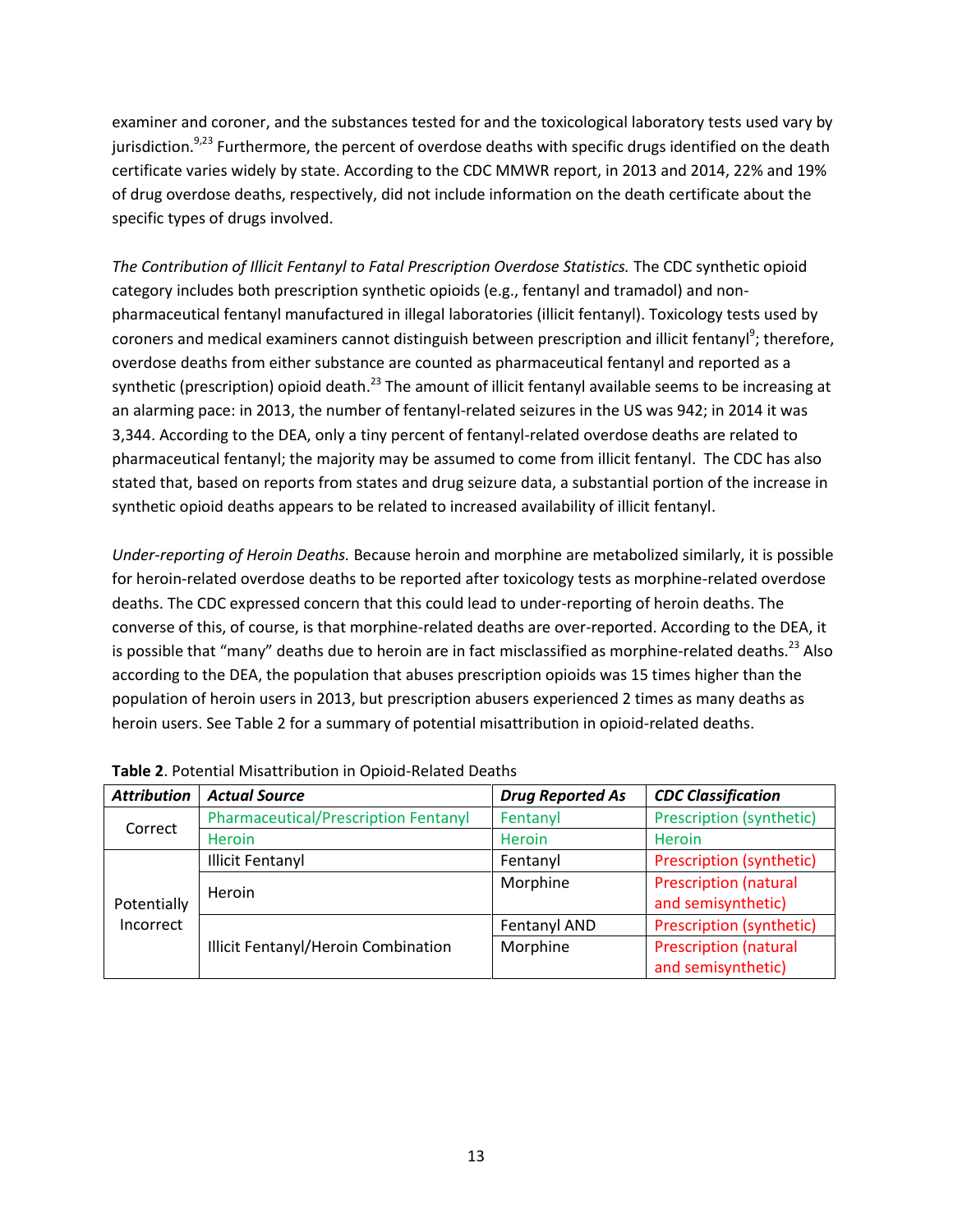<sup>2</sup> International Narcotics Control Board (United Nations). Report of the International Narcotics Control Board on the availability of internationally controlled drugs: ensuring adequate access for medical and scientific purposes. New York: United Nations; 2011. Available at: [https://www.incb.org/documents/Publications/AnnualReports/AR2010/Supplement-](https://www.incb.org/documents/Publications/AnnualReports/AR2010/Supplement-AR10_availability_English.pdf)[AR10\\_availability\\_English.pdf.](https://www.incb.org/documents/Publications/AnnualReports/AR2010/Supplement-AR10_availability_English.pdf) Accessed 5/12/2016.

<sup>3</sup> Burgess DJ, Nelson DB, Gravelly AA, et al. Racial differences in prescription of opioid analgesics for chronic noncancer pain in a national sample of veterans. J Pain 2014 Apr;15(4:)447-55. Abstract available a[t http://www.ncbi.nlm.nih.gov/pubmed/24440840](http://www.ncbi.nlm.nih.gov/pubmed/24440840)

<sup>4</sup> Green CR, Ndao-Brumblay SK, West B, Washington T. Differences in prescription opioid analgesic availability: comparing minority and white pharmacies across Michigan. J Pain 2005 Oct;6(10):689-99. Available at[: http://www.med.umich.edu/anes/mpost/pub05/green2005jpain.pdf Accessed 5/12/2016.](http://www.med.umich.edu/anes/mpost/pub05/green2005jpain.pdf%20Accessed%205/12/2016)

<sup>5</sup> Morrison RS, Wallenstein S, Natale DK, et al. "We don't carry that"—failure of pharmacies in predominantly nonwhite neighborhoods to stock opioid analgesics. N Engl J Med 2000 Apr 6;342(14):1023-6. Abstract available at:<http://www.ncbi.nlm.nih.gov/pubmed/10749965>Accessed 5/12/2016.

<sup>6</sup> Schumacher KL, Plano Clark VL, West CM, et al. Pain medication management processes used by oncology outpatients and family caregivers Part II: Home and lifestyle contexts. J Pain Symptom Manage 2014 Nov;48(5): 784–796. doi:10.1016/j.jpainsymman.2013.12.247.

 $^7$  Schumacher KL, Plano Clark VL, West CM, et al. Pain medication management processes used by oncology outpatients and family caregivers Part I: Health systems contexts. J Pain Symptom Manage 2014 Nov;48(5):770–783. doi:10.1016/j.jpainsymman.2013.12.242.

<sup>8</sup> ER/LA Opioid Analgesics REMS Program Companies ("RPC"). Search page for CE providers. Available at: [https://search.er-la-opioidrems.com/Guest/GuestPageExternal.aspx A](https://search.er-la-opioidrems.com/Guest/GuestPageExternal.aspx)ccessed 5/12/2016.

 $9$  Dowell D, Haegerich T, Chou R. CDC guideline for prescribing opioids for chronic pain – United States, 2016. MMWR Recomm Rep 2016;65(1):1-49. Available at: [http://www.cdc.gov/mmwr/volumes/65/rr/pdfs/rr6501e1.pdf.](http://www.cdc.gov/mmwr/volumes/65/rr/pdfs/rr6501e1.pdf) Accessed 5/12/2016.

 $10$  The Official Website of the Governor of Massachusetts. Press Release. Governor Baker signs landmark opioid legislation into law. March 14, 2016. Available at: [http://www.mass.gov/governor/press](http://www.mass.gov/governor/press-office/press-releases/fy2016/governor-signs-landmark-opioid-legislation-into-law.html)[office/press-releases/fy2016/governor-signs-landmark-opioid-legislation-into-law.html.](http://www.mass.gov/governor/press-office/press-releases/fy2016/governor-signs-landmark-opioid-legislation-into-law.html) Accessed 5/12/2016.

 $11$  The 189<sup>th</sup> General Court of the Commonwealth of Massachusetts. Session Law, Acts, 2016, Chapter 52. An act relative to substance use, treatment, education and prevention.Available at [https://malegislature.gov/Laws/SessionLaws/Acts/2016/Chapter52.](https://malegislature.gov/Laws/SessionLaws/Acts/2016/Chapter52) Accessed 5/12/2016.

 $<sup>1</sup>$  Husain SA, Brown MS, Maurera MA. Do national drug control laws ensure the availability of opioids for</sup> medical and scientific purposes? Bull World Health Organ 2014;92:108–116. Available at: [http://www.who.int/bulletin/volumes/92/2/13-121558.pdf.](http://www.who.int/bulletin/volumes/92/2/13-121558.pdf) Accessed 5/12/2016.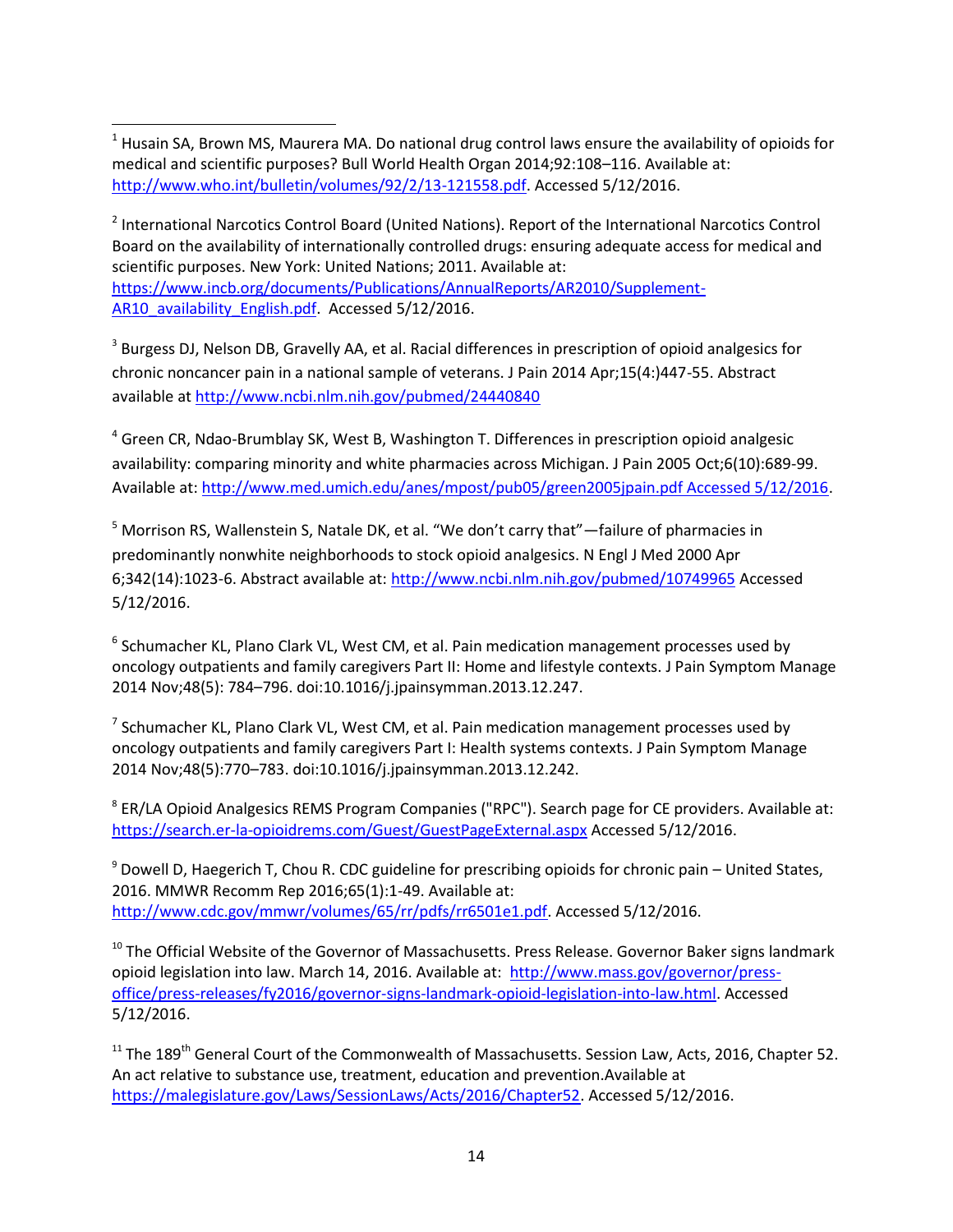$12$  Paice JA, Portenoy R, Lacchetti C, et al. Management of chronic pain in survivors of adult cancers: American Society of Clinical Oncology Clinical Practice Guideline. [in press]

 $13$  U.S. Food and Drug Administration. Disposal of unused medicines: what you should know. Available at:

[http://www.fda.gov/Drugs/ResourcesForYou/Consumers/BuyingUsingMedicineSafely/EnsuringSafeUseo](http://www.fda.gov/Drugs/ResourcesForYou/Consumers/BuyingUsingMedicineSafely/EnsuringSafeUseofMedicine/SafeDisposalofMedicines/ucm186187.htm#Flush_List) [fMedicine/SafeDisposalofMedicines/ucm186187.htm#Flush\\_List.](http://www.fda.gov/Drugs/ResourcesForYou/Consumers/BuyingUsingMedicineSafely/EnsuringSafeUseofMedicine/SafeDisposalofMedicines/ucm186187.htm#Flush_List) Accessed 5/12/2016.

<sup>14</sup> Commonwealth of Virginia Department of Health Professions: Report on the Frequency of Reporting to the Prescription Monitoring Program Pursuant to Senate Bill 638 of the 2014 General Assembly. Available at

[https://www.dhp.virginia.gov/dhp\\_programs/pmp/docs/Report2014EducationandHealthPMPReporting.](https://www.dhp.virginia.gov/dhp_programs/pmp/docs/Report2014EducationandHealthPMPReporting.pdf) [pdf.](https://www.dhp.virginia.gov/dhp_programs/pmp/docs/Report2014EducationandHealthPMPReporting.pdf) Accessed 5/12/2016.

<sup>15</sup> Hausmann LR, Gao S, Lee ES, Kwoh CK. Racial disparities in the monitoring of patients on chronic opioid therapy. Pain 2013 Jan;154(1):46-52. Abstract available at: [http://www.ncbi.nlm.nih.gov/pubmed/23273103.](http://www.ncbi.nlm.nih.gov/pubmed/23273103) Accessed 5/12/2015.

<sup>16</sup> Rossiter LF, Kirson NY, Shei A, et al. Medical cost savings associated with an extended-release opioid with abuse-deterrent technology in the US. J Med Econ 2014 Mar;17(4):279-87. Available at [http://www.tandfonline.com/doi/pdf/10.3111/13696998.2014.897628.](http://www.tandfonline.com/doi/pdf/10.3111/13696998.2014.897628) Accessed 5/12/2016.

<sup>17</sup> Utah Retirement Systems (Utah State retirement Board) [US]. Public Employees Health Program (PEHP) report on abuse deterrent opioid analgesic drug products. Available at [https://www.pehp.org/mango/pdf/pehp/pdc/pehp%20report%20on%20abuse%20deterrent%20opioid](https://www.pehp.org/mango/pdf/pehp/pdc/pehp%20report%20on%20abuse%20deterrent%20opioid%20analgesic%20drug%20products-%20oct%202015_FE8C9AEB.pdf) [%20analgesic%20drug%20products-%20oct%202015\\_FE8C9AEB.pdf.](https://www.pehp.org/mango/pdf/pehp/pdc/pehp%20report%20on%20abuse%20deterrent%20opioid%20analgesic%20drug%20products-%20oct%202015_FE8C9AEB.pdf) Accessed 5/12/2016.

<sup>18</sup> Cicero TJ, Ellis MS, Surratt HL. Effect of abuse-deterrent formulation of Oxycontin. N Engl J Med 2012 Jul;367:187-89. Available a[t http://www.nejm.org/doi/pdf/10.1056/NEJMc1204141.](http://www.nejm.org/doi/pdf/10.1056/NEJMc1204141) Accessed 5/12/2016.

 $19$  Centers for Medicare & Medicaid Services. Fact sheets: Strengthening Medicare Advantage and Part D. 4 April 2016. Available at[: https://www.cms.gov/Newsroom/MediaReleaseDatabase/Fact-sheets/2016-](https://www.cms.gov/Newsroom/MediaReleaseDatabase/Fact-sheets/2016-Fact-sheets-items/2016-04-04.html) [Fact-sheets-items/2016-04-04.html.](https://www.cms.gov/Newsroom/MediaReleaseDatabase/Fact-sheets/2016-Fact-sheets-items/2016-04-04.html)

 $^{20}$  114<sup>th</sup> Congress (2015-2016). H.R.2463, Dispose Responsibly of your Pills Act of 2015 (DROP Act). DROP Act.

<sup>21</sup> Chou RI, Fanciullo GJ, Fine PG, et al; American Pain Society-American Academy of Pain Medicine Opioids Guidelines Panel. Clinical guidelines for the use of chronic opioid therapy in chronic noncancer pain. J Pain. 2009 Feb;10(2):113-30. doi: 10.1016/j.jpain.2008.10.008.

<sup>22</sup> Caraceni A, Hanks G, Kaasa S, et al for the European Palliative Care Research Collaborative (EPCRC), on behalf of the European Association for Palliative Care (EAPC). Use of opioid analgesics in the treatment of cancer pain: evidence-based recommendations from the EAPC. Lancet Oncol 2012;13:e58–68.

<sup>23</sup> Drug Enforcement Agency (DEA) Intelligence Report. National Heroin Threat Assessment Summary (Unclassified). DEA-DCT-DIR-039-15, April 2015. Available at